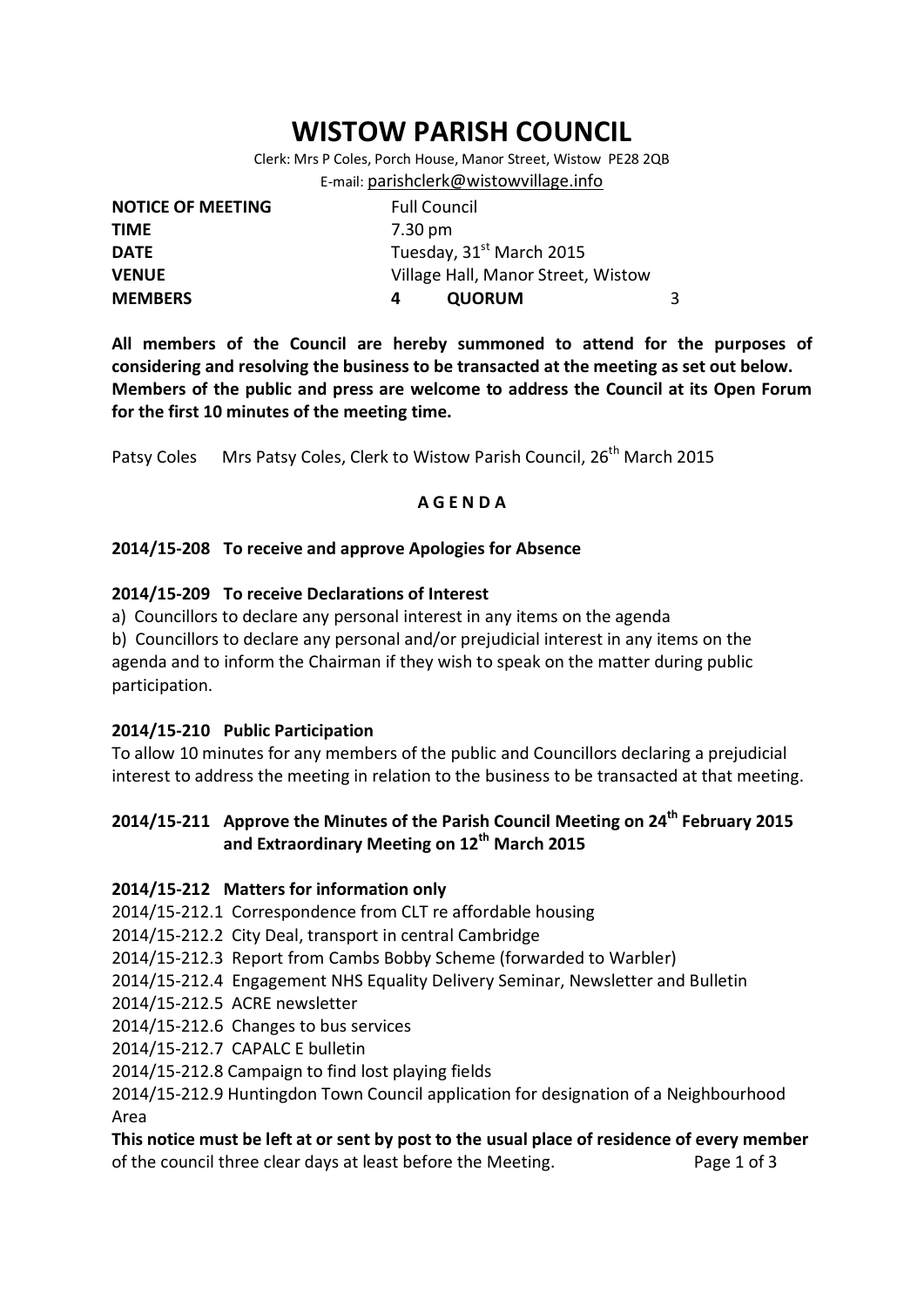Page 2

#### **2014/15-213 Policing Matters**

2014/15-213.1 Speedwatch Update

2014/15-213.2 ECops updates (various)

2014/15-213.3 Correspondence with Rebecca Avery, Outreach Worker

# **2014/15-214 To receive reports from County and District – Mr M Tew, Mr P Bucknell and Mrs A Curtis**

#### **2014/15-215 Finance**

a) to approve the Financial Statement and Cashflow for 2014/15 - March

b) to approve payment of outstanding amounts

| Clerk' salary October 2014 to March 2015 | £1371.17 |  |
|------------------------------------------|----------|--|
| <b>HMRC</b>                              | £ 128.57 |  |
| Clerk's expenses as above                | £ 73.30  |  |
| Cambridge water, church standpipe        | £ 15.66  |  |
| Balfour Beatty, street light maintenance | £ 451.45 |  |
| HDC, Warbler printing                    | f 15.58  |  |

c) Cambridge Building Society forms to be signed to remove Mr Bucknell and add Dr Farrar

d) Review of next year's budget

# **2014/15-216 Correspondence**

2014/15-216.1 Government Grants for susperfast broadband for small business 2014/15-216.2 CAPALC renewal information, payment due in June 2014/15-216.3 CAPALC, Transparency Code

# **2014/15-217 To consider any Planning Applications received**

2014/15-217.1 None received

# **2014/15-218 Highways Report/Traffic Matters**

2014/15-218.1 MVAS purchase – update on outstanding matters 2014/15-218.2 Any other outstanding issues

# **2014/15-219 Maintenance Issues**

2014/15-219.1 Grass Cutting – CMG now commenced grasscutting. Terms and Conditions still outstanding

2014/15-219.2 Playground – any outstanding matters – see saw repaint instructed 2014/15-219.3 Playground rota/risk assessment forms – consider how to proceed 2014/15-219.4 Pollarding on Mill Road – quote received for £35 per tree 2014/15-219.5 Location of BT Cabinet - Bridge/Manor Street green

2014/15-219.6 Any streetlight issues. Sale of PC1

**This notice must be left at or sent by post to the usual place of residence of every member of the council three clear days at least before the Meeting.** Page 2 of 3